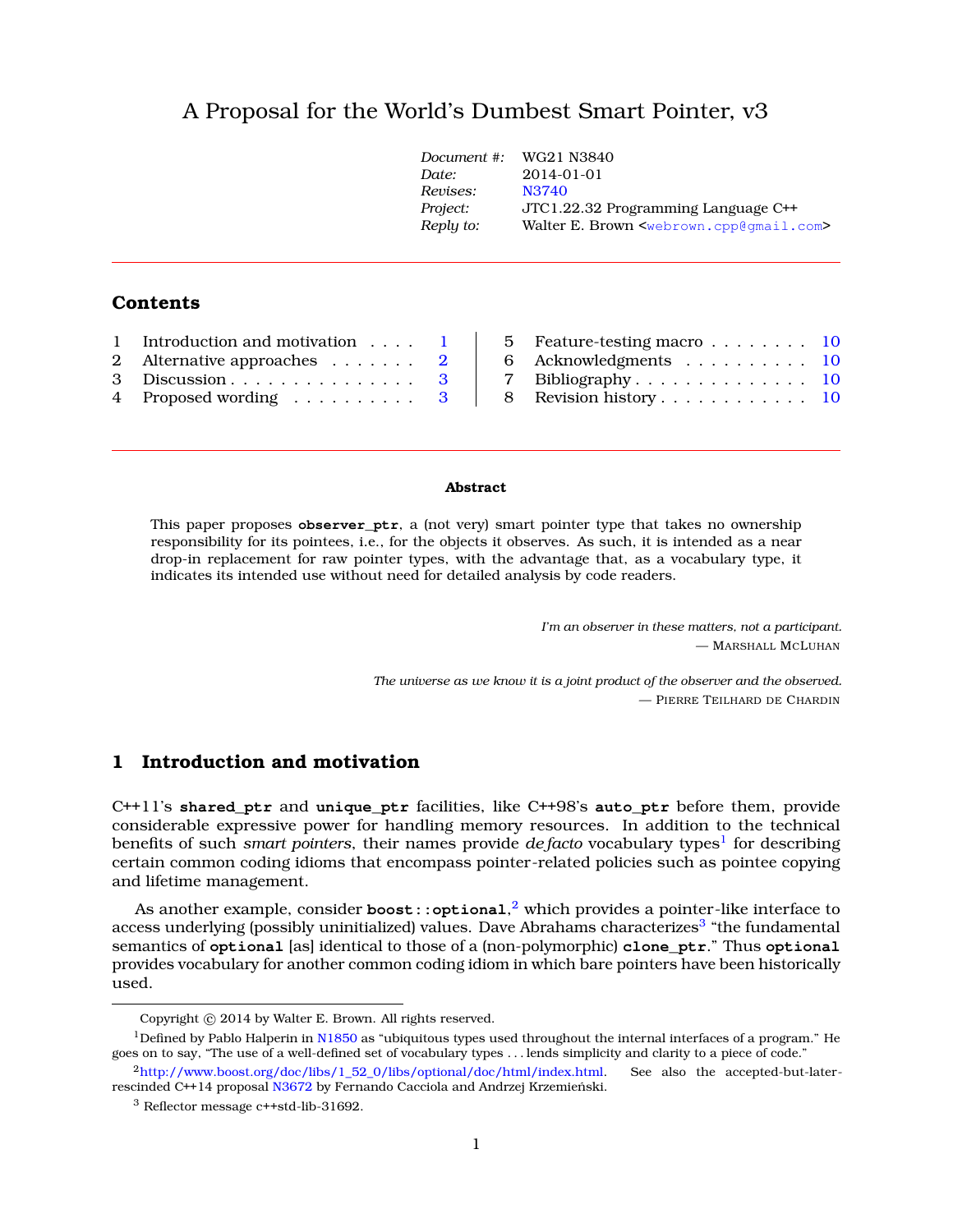Code that predates or otherwise avoids such smart pointers generally relies on C++'s native pointers for its memory management and allied needs, and so makes little or no coding use of any kind of standard descriptive vocabulary. As a result, it has often proven to be very challenging and time-consuming for a programmer to inspect code in order to discern the use to which any specific bare pointer is put, even if that use has no management role at all. As Loïc A. Joly observed, $^4$  $^4$  "it is not easy to disambiguate a  $\mathbf{r} \star$  pointer that is only observing the data.... Even if it would just serve for documentation, having a dedicated type would have some value I think." Our experience leads us to agree with this assessment.

# <span id="page-1-0"></span>**2 Alternative approaches**

Responding to Joly's above-cited comment, Howard Hinnant presented<sup>[5](#page-1-2)</sup> the following (lightly reformatted, excerpted) C++11 code to demonstrate one candidate mechanism for achieving Joly's objective:

```
1 struct do_nothing
2 {
3 template <class T>
4 void operator ()(T*) { }; // do nothing
5 };
7 template <class T>
8 using non_owning_ptr = unique_ptr<T, do_nothing>;
```
At first glance, this certainly seems a reasonable approach. However, on further reflection, the copy semantics of these **non\_owning\_ptr<>** types seem subtly wrong for non-owning pointers (i.e.,for pointers that behave strictly as observers): while the aliased underlying **unique\_ptr** is (movable but) not copyable, we believe that an observer should be freely copyable to another observer object of the same or compatible type. Joly appears to concur with this view, stating<sup>[6](#page-1-3)</sup> that "non owning ptr should be CopyConstructible and Assignable."

Later in the same thread, Howard Hinnant shared<sup>[7](#page-1-4)</sup> his personal preference: "I use raw pointers for non-owning relationships. And I actually \*like\* them. And I don't find them difficult or error prone." While this assessment from an acknowledged expert (with concurrence from others<sup>[8](#page-1-5)</sup>) is tempting, it seems most applicable when developing new code. However, we have found that a bare pointer is at such a low level of abstraction<sup>[9](#page-1-6)</sup> that it can mean any one of quite a number of possibilities, especially when working with legacy code (e.g.,when trying to divine its intent or trying to interoperate with it).

Consistent with Bjarne Stroustrup's guideline<sup>[10](#page-1-7)</sup> to "avoid very general types in interfaces," our coding standard has for some time strongly discouraged the use of bare pointers in most public interfaces.<sup>[11](#page-1-8)</sup> However, it seems clear that there is and will continue to be a role for non-owning, observe-only pointers.

<span id="page-1-1"></span><sup>4</sup> Reflector message c++std-lib-31595.

<span id="page-1-2"></span><sup>5</sup> Reflector message c++std-lib-31596.

<span id="page-1-3"></span><sup>6</sup> Reflector message c++std-lib-31725.

<span id="page-1-5"></span><span id="page-1-4"></span><sup>7</sup> Reflector message c++std-lib-31734.

<sup>8</sup>For example, Nevin Liber in c++std-lib-31729 expresses a related preference: "for non-owning situations use references where you can and pointers where you must. . . , and only use smart pointers when dealing with ownership." Other posters shared similar sentiments.

<span id="page-1-7"></span><span id="page-1-6"></span><sup>9</sup> It has been said that bare pointers are to data structures as **goto** is to control structures.

<sup>10</sup>See, for example, his keynote talk "C++11 Style" given 2012-02-02 during the *GoingNative 2012* event held in Redmond, WA, USA. Video and slides at [http://channel9.msdn.com/Events/GoingNative/GoingNative-2012.](http://channel9.msdn.com/Events/GoingNative/GoingNative-2012)

<span id="page-1-8"></span><sup>11</sup>Constructor parameters are a notable exception.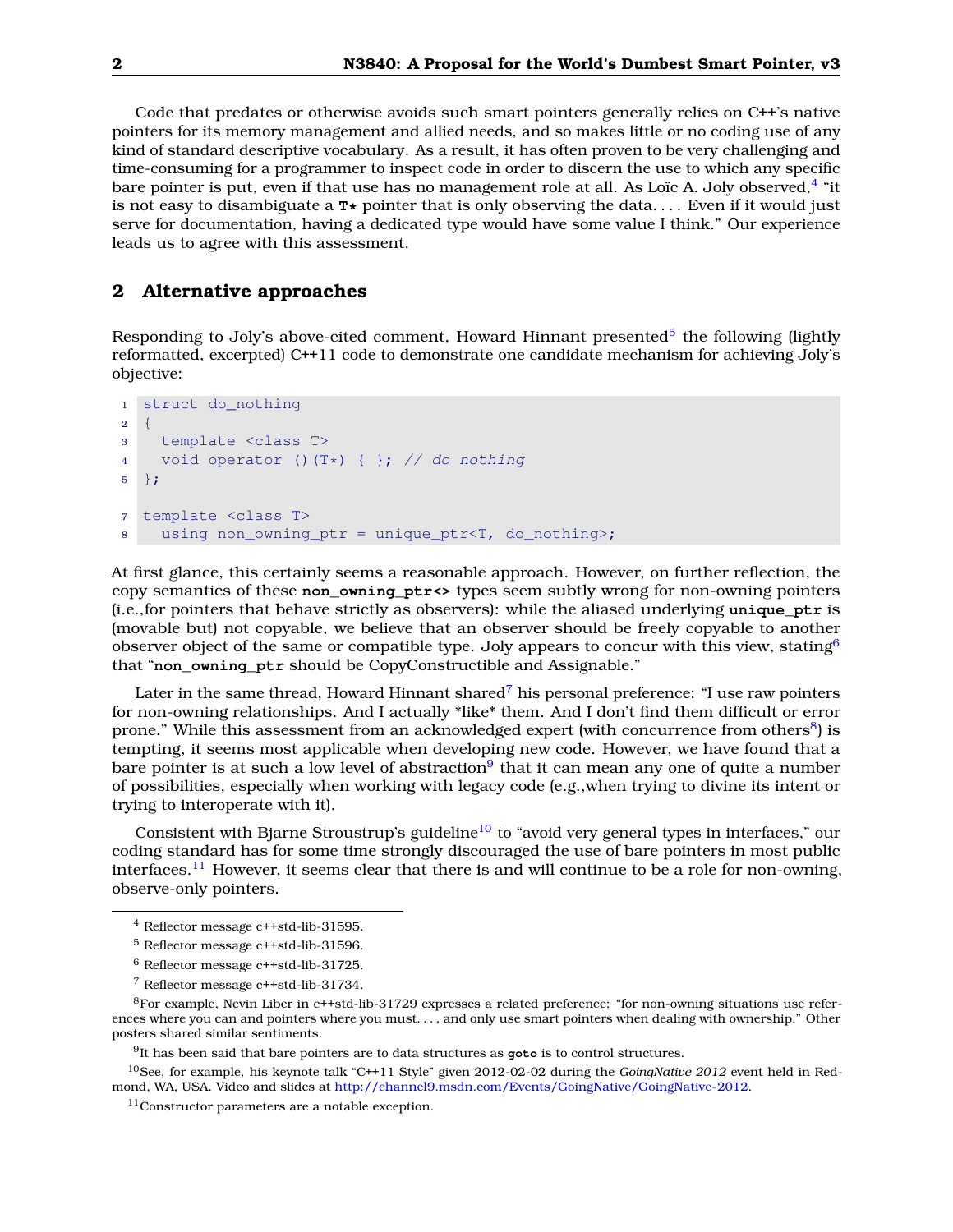As Ville Voutilainen reminded us,  $12$  "we haven't standardized every useful smart pointer yet." We certainly agree; in our experience, it has proven helpful to have a standard vocabulary type with which to document the observe-only behavior via code that can also interoperate with bare pointers. The next section exhibits the essential aspects of **observer\_ptr**, our candidate for the (facetious yet descriptive) title of "World's Dumbest Smart Pointer."

## <span id="page-2-0"></span>**3 Discussion**

Designed as a pointer that takes no formal notice of its pointee's lifetime, this not-very-smart pointer template is intended as a replacement for near-trivial uses of bare/native/raw/builtin/dumb C++ pointers, especially when used to communicate with (say) legacy code that traffics in such pointers. It is, by design, exempt (hence its former working name, **exempt\_ptr**) from any role in managing any pointee, and is thus freely copyable independent of and without regard for its pointee.

We have found that such a template provides us a standard vocabulary to denote non-owning pointers, with no need for further comment or other documentation to describe the near-vacuous semantics involved. As a small bonus, this template's c'tors ensure that all instance variables are initialized.

### <span id="page-2-1"></span>**4 Proposed wording**[13](#page-2-3)

#### **4.1 Synopsis**

Append the following, in namespace **std**, to [memory.syn]:

```
// 20.8.x, class template observer_ptr
template <class W> class observer_ptr;
template <class W, size_t N> class observer_ptr<E[N]>;
template <class W>
 void swap(const observer_ptr<W>&, const observer_ptr<W>&) noexcept;
template <class W>
  observer_ptr<W> make_observer(W*) noexcept;
// (in)equality operators
template <class W1, class W2>
 bool operator==(const observer ptr<W1>\&sub>, const observer ptr<W2>\&sub>);
template <class W1, class W2>
 bool operator!=(const observer_ptr<W1>&, const observer_ptr<W2>&);
template <class W>
 bool operator==(const observer_ptr<W>&, nullptr_t) noexcept;
template <class W>
 bool operator!=(const observer_ptr<W>&, nullptr_t) noexcept;
template <class W>
 bool operator==(nullptr_t, const observer_ptr<W>&) noexcept;
template <class W>
```
<span id="page-2-3"></span><span id="page-2-2"></span><sup>12</sup> Reflector message c++std-lib-31742.

<sup>&</sup>lt;sup>13</sup>All proposed additions and deletions are relative to the post-Chicago Working Draft [\[N3797\]](#page-9-4). Editorial notes are displayed against a gray background.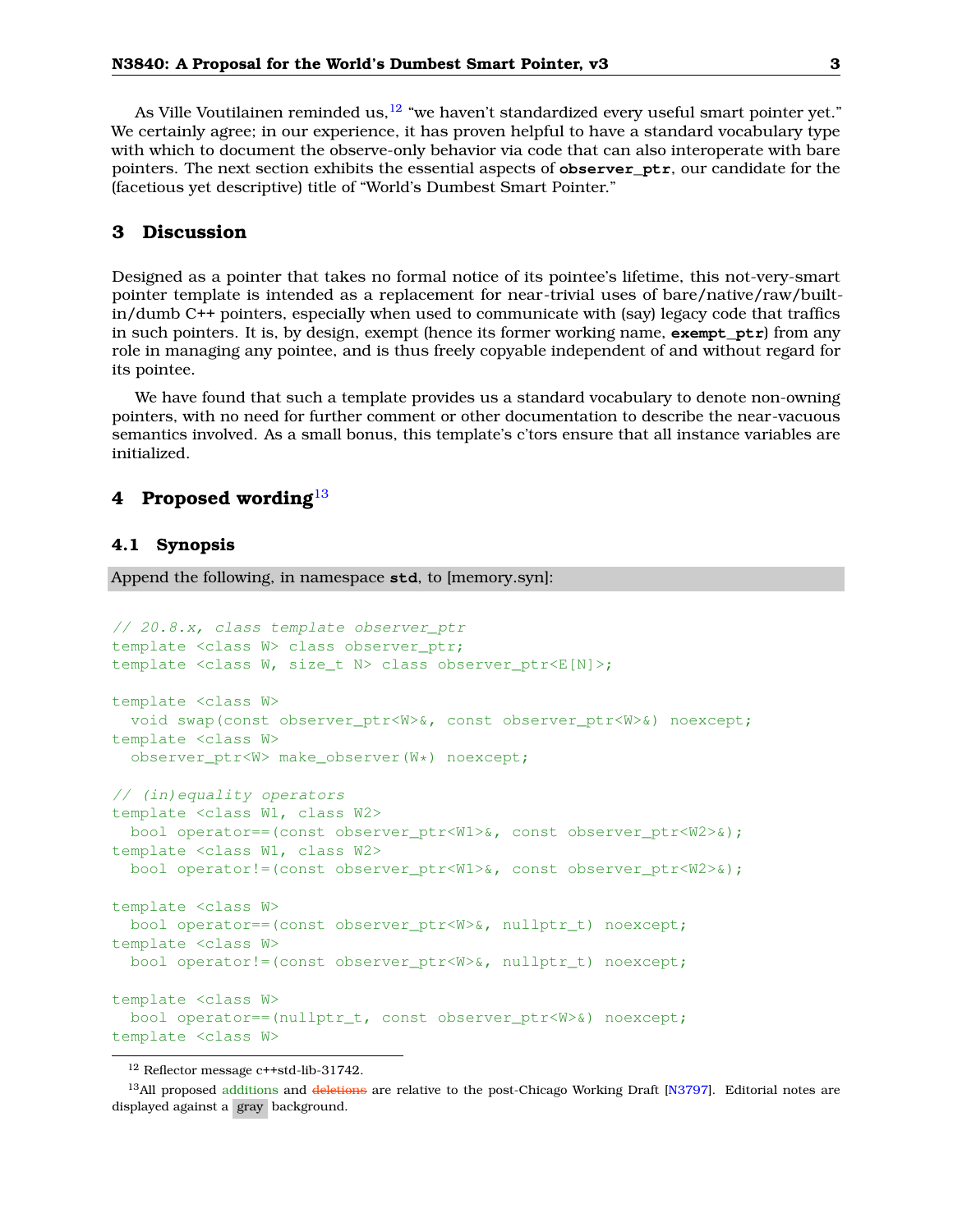```
bool operator!=(nullptr_t, const observer_ptr<W>&) noexcept;
// ordering operators
template <class W1, class W2>
  bool operator<(const observer_ptr<W1>&, const observer_ptr<W2>&);
template <class W1, class W2>
 bool operator>(const observer_ptr<W1>&, const observer_ptr<W2>&);
template <class W1, class W2>
 bool operator<=(const observer_ptr<W1>&, const observer_ptr<W2>&);
template <class W1, class W2>
 bool operator>=(const observer_ptr<W1>&, const observer_ptr<W2>&);
// arithmetic operators
template <class W, size_t N>
 observer_ptr<W> operator+(ptrdiff_t, const observer_ptr<W>[N]&);
// hash support
template <class T> struct hash<observer_ptr<T>>;
```
#### **4.2 Class template, etc.**

Create in [smartptr] a new subclause as follows:

#### 20.8.x Non-owning pointers

1 A *non-owning pointer*, also known as an *observer* or *watcher*, is an object *o* that stores a pointer to a second object *w*. In this context, *w* is known as a *watched* object. [*Note:* There is no watched object when the stored pointer is **nullptr**. — *end note*] An observer takes no responsibility or ownership of any kind for the watched object, if any. In particular, there is no inherent relationship between the lifetimes of any observer and any watched objects.

2 Each type instantiated from any **observer\_ptr** template specified in this subclause shall meet the requirements of a **CopyConstructible** and **CopyAssignable** type. The template parameter **W** of an **observer\_ptr** may be an incomplete type.

3 [*Note:* The uses of **observer\_ptr** include clarity of interface specification in new code, and interoperability with pointer-based legacy code. — *end note*]

Following the practice of C++11, another copy of the synopsis above is to be inserted here. However, comments are omitted from this copy.

#### 20.8.x.1 Class template **observer\_ptr** [observer.ptr]

1 For the purposes of this subclause, a type **F** is said to be *pointer-incompatible* with a type **E** if the expression **is\_convertible< add\_pointer\_t<F>, add\_pointer\_t<E> >::value** is **false**.

```
namespace std {
template <class W> class observer_ptr {
public:
 // publish our template parameter and variations thereof
 using value_type = W;using pointer = add\_pointer_t<W>;
 using const_pointer = add_pointer_t<const W>;
 using reference = add\_lvalue\_reference_t < W>};using const_reference = add_lvalue_reference_t<const W>;
```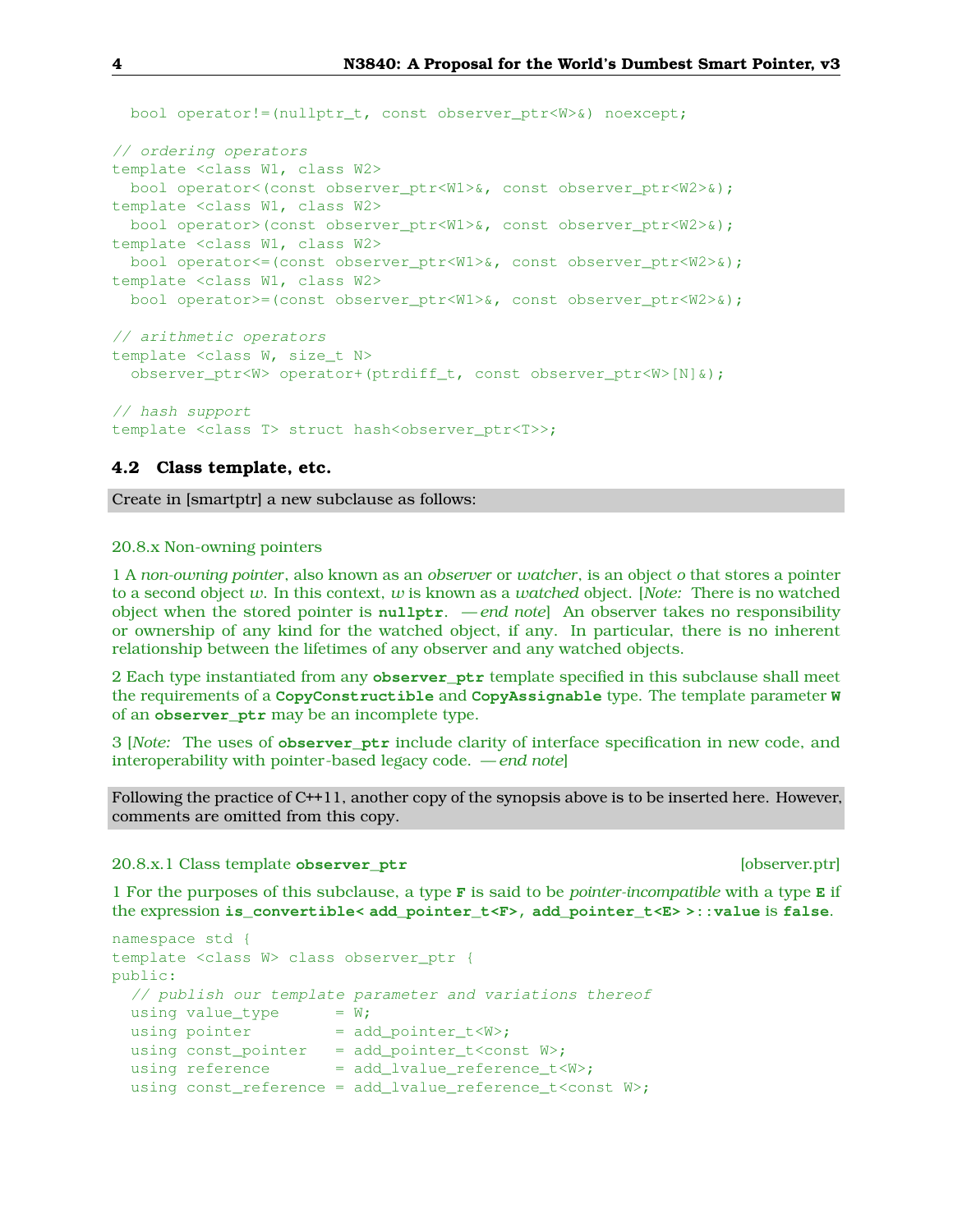```
// default c'tor
  constexpr observer ptr() noexcept;
  // pointer-accepting c'tors
  constexpr observer_ptr(nullptr_t) noexcept;
  explicit observer_ptr(pointer) noexcept;
  template <class W2> explicit observer ptr(W2*) noexcept;
  // copying c'tors (in addition to compiler-generated copy c'tor)
  template <class W2> observer_ptr(const observer_ptr<W2>&) noexcept;
  // pointer-accepting assignments
  observer_ptr& operator=(nullptr_t) noexcept;
  template <class W2> observer_ptr& operator=(W2* other) noexcept;
  // copying assignments (in addition to compiler-generated copy assignment)
  template <class W2> observer_ptr& operator=(const observer_ptr<W2>&) noexcept;
  // observers
  pointer get() const noexcept;
  reference operator*() const noexcept;
  pointer operator->() const noexcept;
  explicit operator bool() const noexcept;
  // conversions
  explicit operator pointer() noexcept;
  explicit operator const_pointer() const noexcept;
  // modifiers
 pointer release() noexcept;
 void reset(pointer t = nullptr) noexcept;
 void swap(observer_ptr&) noexcept;
}; // observer_ptr<>
template <class W, size_t N> class observer_ptr<W[N]> {
public:
  // publish our template parameter and variations thereof
 using value_type = W;using pointer = add\_pointer_t< W>;
 using const_pointer = add_pointer_t<const W>;
 using reference = add lvalue reference t<W>;
 using const_reference = add_lvalue_reference_t<const W>;
  // enable use as a pointer-like iterator
  using difference_type = ptrdiff_t;using iterator_category = random_access_iterator_tag;
  // default c'tor
  constexpr observer_ptr() noexcept;
  // pointer-accepting c'tors
  constexpr observer_ptr(nullptr_t) noexcept;
  explicit observer ptr(pointer) noexcept;
  template <class W2> explicit observer_ptr(W2*) noexcept;
```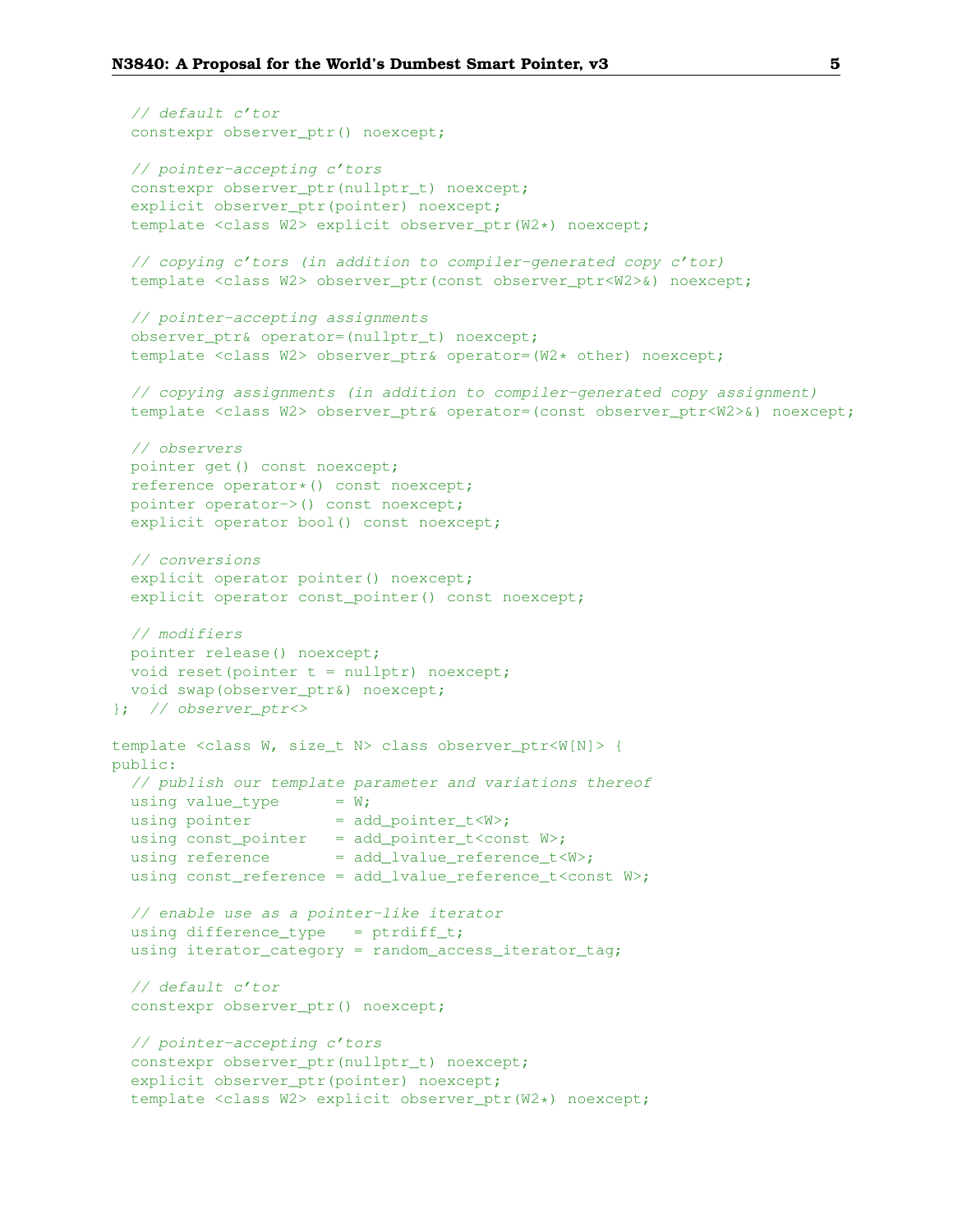```
// copying c'tors (in addition to compiler-generated copy c'tor)
 template <class W2> observer_ptr(const observer_ptr<W2>&) noexcept;
 // pointer-accepting assignments
 observer_ptr& operator=(nullptr_t) noexcept;
 template <class W2> observer ptr& operator=(W2* other) noexcept;
 // copying assignments (in addition to compiler-generated copy assignment)
 template <class W2> observer_ptr& operator=(const observer_ptr<W2>&) noexcept;
 // observers
 pointer get() const noexcept;
 reference operator*() const noexcept;
 pointer operator->() const noexcept;
 explicit operator bool() const noexcept;
 // conversions
 explicit operator pointer() noexcept;
 explicit operator const_pointer() const noexcept;
 explicit operator observer_ptr() noexcept;
 explicit operator const observer_ptr() const noexcept;
 // modifiers
 pointer release() noexcept;
 void reset(pointer t = nullptr) noexcept;
 void swap(observer_ptr&) noexcept;
 // arithmetic
 observer ptr& operator++();
 observer_ptr& operator--();
 observer_ptr operator++(int);
 observer_ptr operator--(int);
 observer_ptr operator+() const;
 observer_ptr operator+(ptrdiff_t) const;
 observer_ptr operator-(ptrdiff_t) const;
 ptrdiff_t operator-(const observer_ptr&);
 value_type& operator[](ptrdiff_t);
 const value_type& operator[](ptrdiff_t) const;
}; // observer_ptr<W[N]>
```
#### 20.8.x.1.1 **observer\_ptr** constructors [observer.ptr.ctor]

}

constexpr observer\_ptr() noexcept; constexpr observer\_ptr(nullptr\_t) noexcept;

1 *Effects:* Constructs an **observer\_ptr** object that has no corresponding watched object.

2 *Postconditions:* **get() == nullptr**.

explicit observer ptr(pointer other) noexcept;

#### 3 *Effects:* Constructs an **observer\_ptr** object whose watched object is **\*other**.

template <class W2> explicit observer\_ptr(W2\* other) noexcept;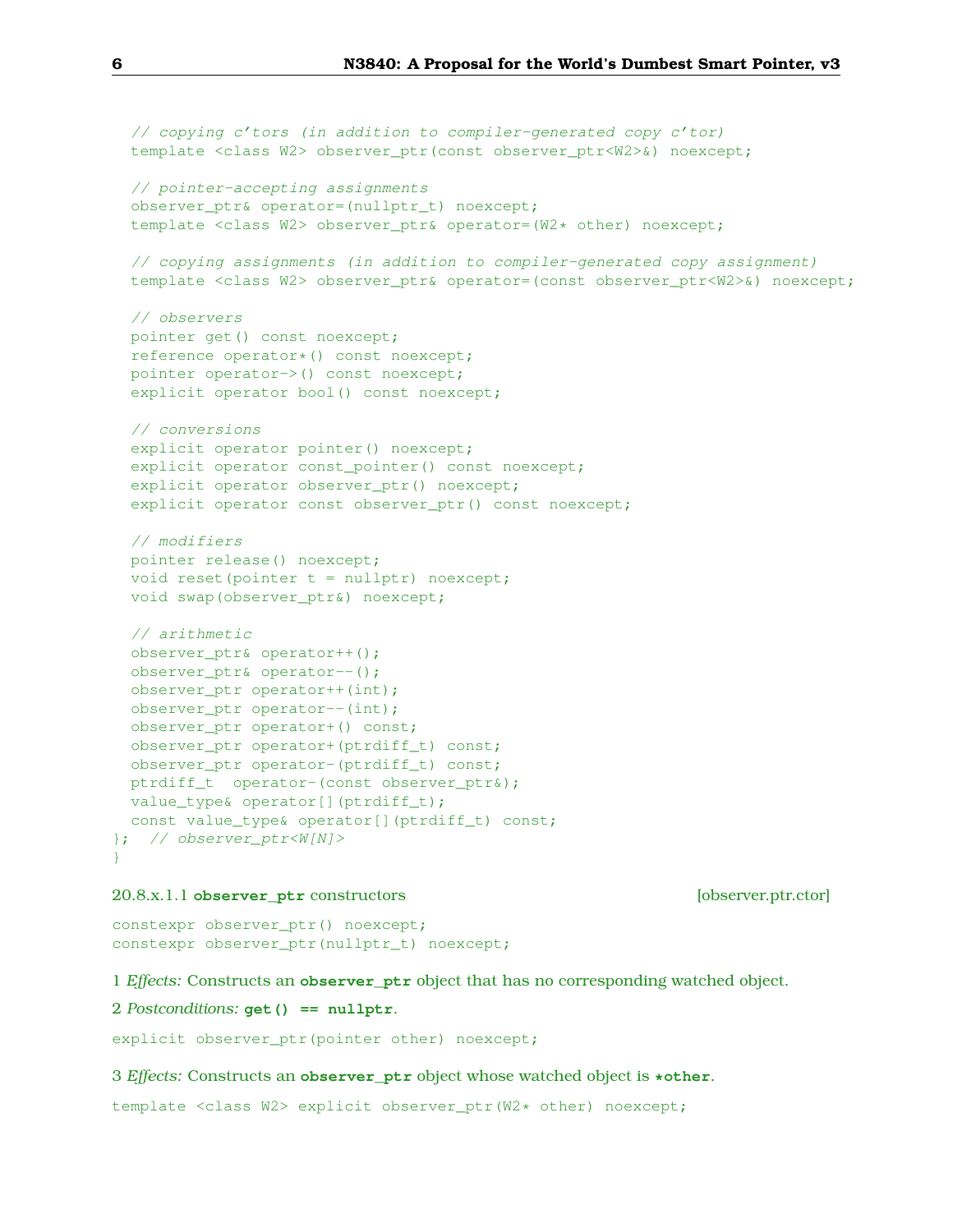4 *Effects:* Constructs an **observer\_ptr** object whose watched object is **\*dynamic\_cast<pointer >(other)**.

5 *Remarks:* This constructor shall not participate in overload resolution if **W2** is pointer-incompatible with **W**.

template <class W2> observer\_ptr(const observer\_ptr<W2>& other) noexcept;

6 *Effects:* Constructs an **observer\_ptr** object whose watched object is **\*dynamic\_cast<pointer >(other)**.

7 *Remarks:* This constructor shall not participate in overload resolution if **W2** is pointer-incompatible with **W**.

20.8.x.1.2 **observer** ptr assignment **and intervalse in the contract of the contract of the contract of the contract of the contract of the contract of the contract of the contract of the contract of the contract of the co** 

```
observer_ptr& operator=(nullptr_t) noexcept;
```
1 *Effects:* Same as if calling **reset(nullptr);**

#### 2 *Returns:* **\*this**.

template <class W2> observer\_ptr& operator=(W2\* other) noexcept;

3 *Effects:* Same as if calling **reset(other);**

4 *Returns:* **\*this**.

5 *Remarks:* This operator shall not participate in overload resolution if **W2** is pointer-incompatible with **W**.

template <class W2> observer\_ptr& operator=(const observer\_ptr<W2>& other) noexcept;

6 *Effects:* Same as if calling **reset(other.get());**

7 *Returns:* **\*this**.

8 *Remarks:* This operator shall not participate in overload resolution if **W2** is pointer-incompatible with **W**.

```
20.8.x.1.3 observer ptr observers and intervention [observer.ptr.obs]
```
pointer get() const noexcept;

1 *Returns:* The stored pointer.

reference operator\*() const noexcept;

2 *Requires:* **get() != nullptr**.

```
3 Returns: *get().
```
pointer operator->() const noexcept;

4 *Requires:* **get() != nullptr**.

5 *Returns:* **get()**.

explicit operator bool() const noexcept;

6 *Returns:* **get() != nullptr**.

20.8.x.1.4 **observer\_ptr** conversions [observer.ptr.conv]

explicit operator pointer() noexcept;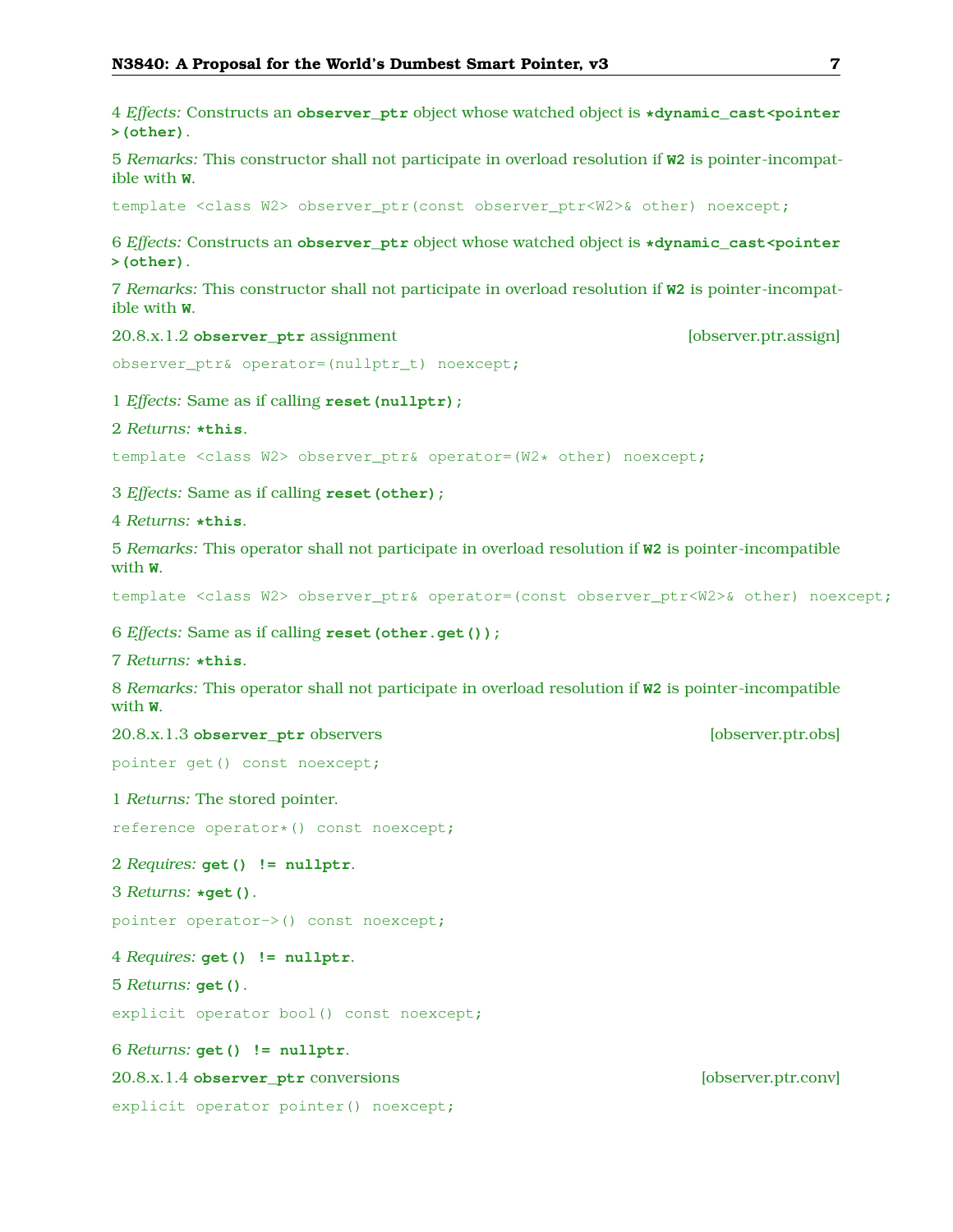| 1 Returns: $get()$ .                                                                                                                                                                                                      |
|---------------------------------------------------------------------------------------------------------------------------------------------------------------------------------------------------------------------------|
| explicit operator const_pointer() const noexcept;                                                                                                                                                                         |
| 2 Returns: $get()$ .                                                                                                                                                                                                      |
| [observer.ptr.mod]<br>20.8.x.1.5 observer_ptr modifiers                                                                                                                                                                   |
| pointer release() noexcept;                                                                                                                                                                                               |
| 1 Postconditions: get () == nullptr.                                                                                                                                                                                      |
| 2 Returns: The value get () had at the start of the call to release.                                                                                                                                                      |
| void reset (pointer $p = nullptr$ ) noexcept;                                                                                                                                                                             |
| 3 Postconditions: $get() == p$ .                                                                                                                                                                                          |
| void swap (observer_ptr& other) noexcept;                                                                                                                                                                                 |
| 4 Effects: Invokes swap on the stored pointers of *this and other.                                                                                                                                                        |
| 20.8.x.1.6 observer_ptr specialized algorithms<br>[observer.ptr.special]                                                                                                                                                  |
| template <class w=""><br/>void swap (observer_ptr<w> &amp; p1, observer_ptr<w> &amp; p2) noexcept;</w></w></class>                                                                                                        |
| $1$ <i>Effects:</i> $p1$ . swap( $p2$ ).                                                                                                                                                                                  |
| template <class w=""> observer_ptr<w> make_observer(W * p) noexcept;</w></class>                                                                                                                                          |
| 2 Returns: observer_ptr <w>{p}.</w>                                                                                                                                                                                       |
| template <class class="" w1,="" w2=""><br/>bool operator==(observer_ptr<w1> const &amp; p1, observer_ptr<w2> const &amp; p2);</w2></w1></class>                                                                           |
| 3 Returns: equal_to <void>()(p1.get(), p2.get()).</void>                                                                                                                                                                  |
| template <class class="" w1,="" w2=""><br/>bool operator!=(observer_ptr<w1> const &amp; p1, observer_ptr<w2> const &amp; p2);</w2></w1></class>                                                                           |
| 4 Returns: not operator== (p1, p2).                                                                                                                                                                                       |
| template <class w=""><br/>bool operator == (observer_ptr<w> const &amp; p, nullptr_t) noexcept;<br/>template <class w=""><br/>bool operator==(nullptr_t, observer_ptr<w> const &amp; p) noexcept;</w></class></w></class> |
| 5 Returns: not p.                                                                                                                                                                                                         |
| template <class w=""><br/>bool operator!=(observer_ptr<w> const &amp; p, nullptr_t) noexcept;<br/>template <class w=""><br/>bool operator!=(nullptr_t, observer_ptr<w> const &amp; p) noexcept;</w></class></w></class>   |
| 6 Returns: (bool) p.                                                                                                                                                                                                      |
| template <class class="" w1,="" w2=""><br/>bool operator&lt;(observer_ptr<w1> const &amp; p1, observer_ptr<w2> const &amp; p2);</w2></w1></class>                                                                         |

# 7 *Returns:* **less<void>()(x.get(), y.get());**.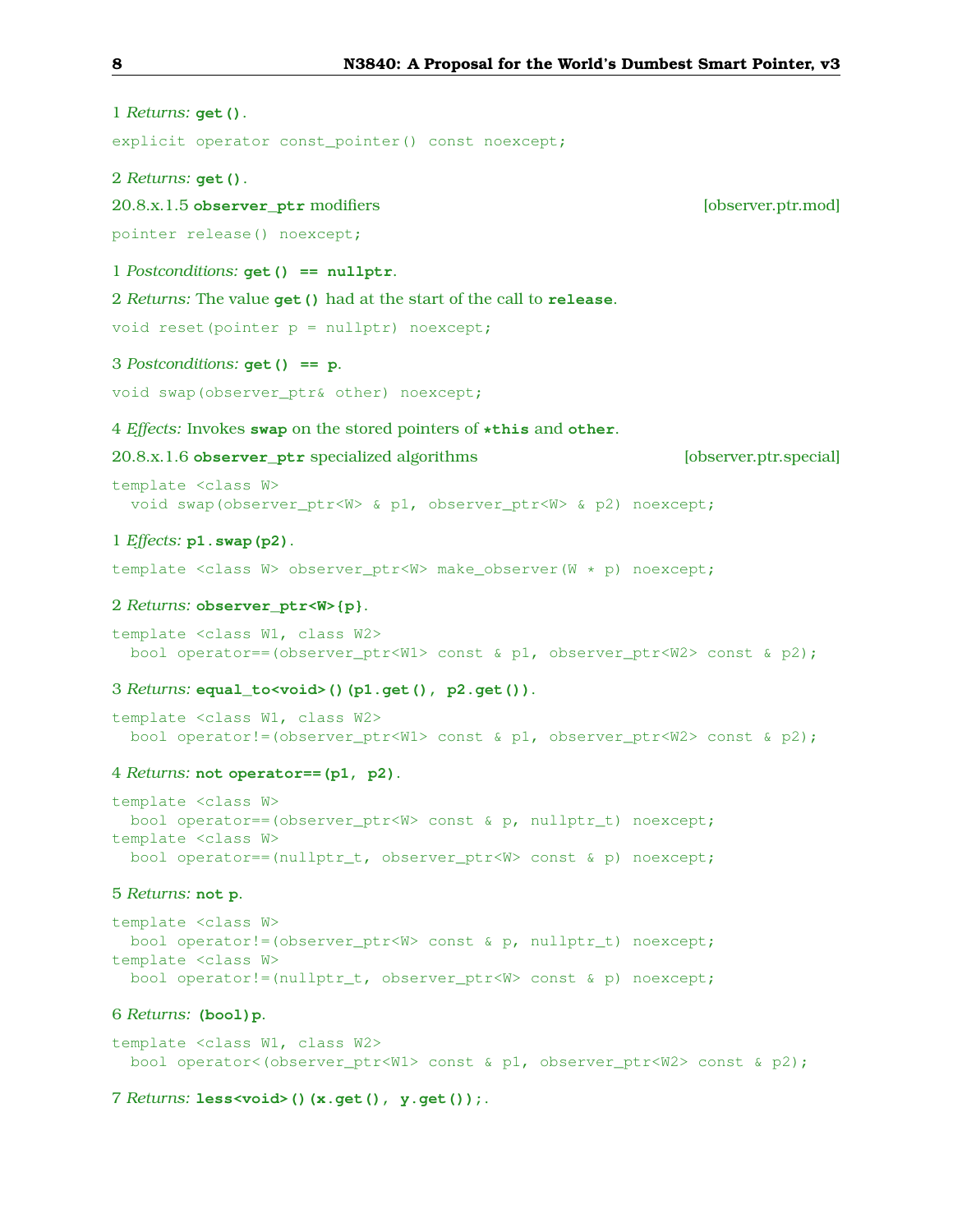```
template <class W>
 bool operator>(observer_ptr<W> const & p1, observer_ptr<W> const & p2);
8 Returns: p2 < p1.
template <class W>
 bool operator<=(observer_ptr<W> const & p1, observer_ptr<W> const & p2);
9 Returns: not (p2 < p1).
template <class W>
 bool operator>=(observer_ptr<W> const & p1, observer_ptr<W> const & p2);
10 Returns: not (p1 < p2).
20.8.x.2 Class template specialization observer ptr<W[N]> [observer.arr]
```
1 The members of this template specialization constitute a superset of the members of the primary template. Descriptions are provided here only for members that are not described in the primary template or for members where there is additional semantic information.

```
20.8.x.2.1 observer ptr array conversions [observer.arr.conv]
```

```
explicit operator observer_ptr<W>() noexcept;
```

```
1 Returns: observer_ptr<W>(get()).
```

```
explicit operator observer_ptr<W> const() const noexcept;
```

```
2 Returns: observer_ptr<W>(get()).
```
20.8.x.2.2 **observer\_ptr** array arithmetic [observer.arr.arith]

```
observer_ptr& operator++();
observer_ptr& operator--();
```
1 *Effects:* Increments (or, in the second form, decrements) the stored pointer.

```
2 Requires: get() != nullptr.
```
3 *Returns:* **\*this**.

```
observer_ptr operator++(int);
observer ptr operator--(int);
```
4 *Effects:* Increments (or, in the second form, decrements) the stored pointer.

5 *Requires:* **get() != nullptr**.

6 *Returns:* **observer\_ptr(p.get()++)** or **observer\_ptr(p.get()--)**, respectively.

observer ptr operator+() const;

```
7 Returns: *this.
```
ptrdiff\_t operator-(const observer\_ptr& p2)

8 *Requires:* **get() != nullptr** and **p2.get() != nullptr**.

```
9 Returns: get() - p2.get()
```

```
observer_ptr operator+(ptrdiff_t d) const;
observer_ptr operator-(ptrdiff_t d) const;
```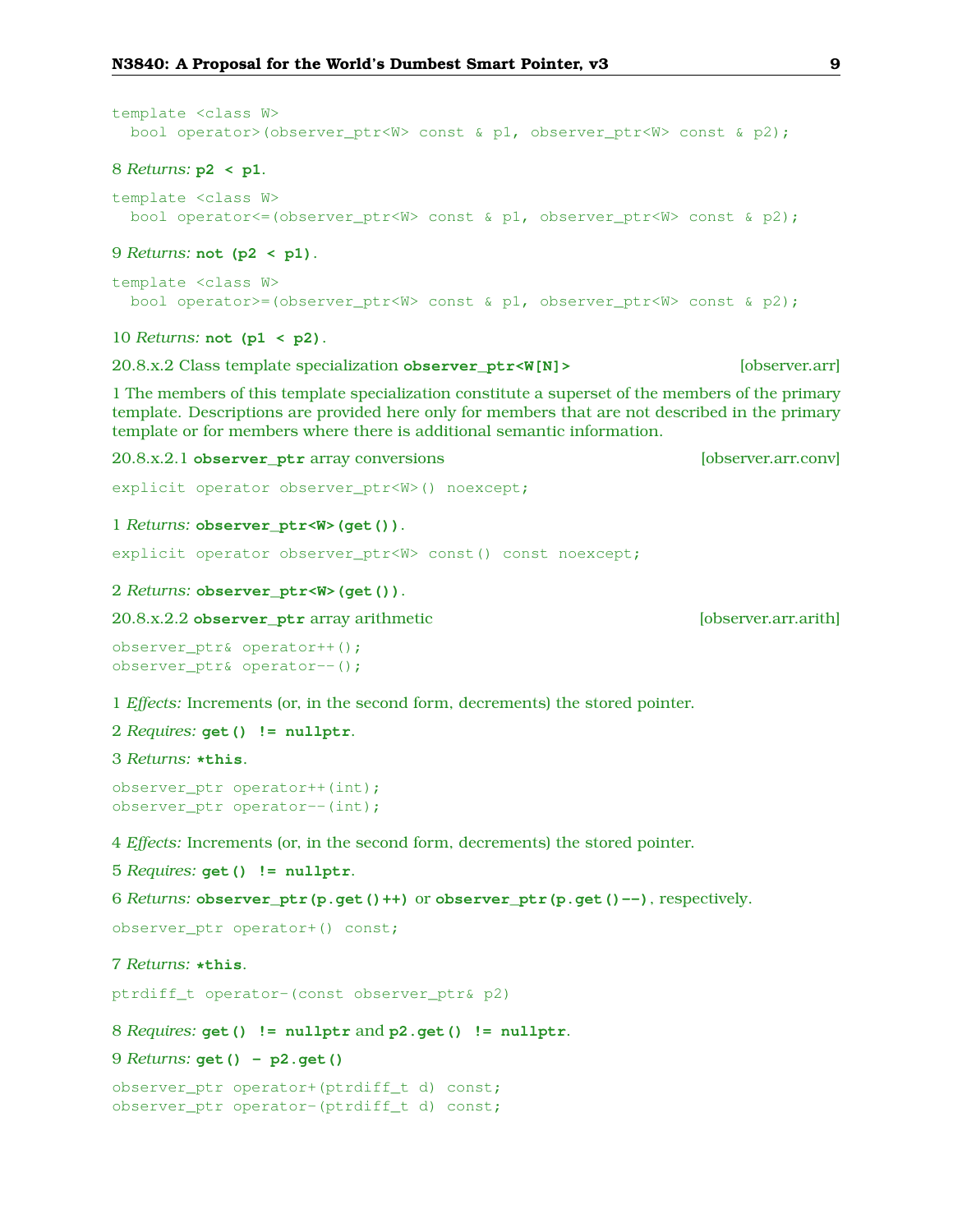10 *Requires:* **get() != nullptr**.

11 *Returns:* **observer\_ptr(p.get()++)** or **observer\_ptr(p.get()--)**, respectively.

```
value_type& operator[](ptrdiff_t k);
const value_type& operator[](ptrdiff_t k);
```
12 *Requires:* **get() != nullptr**.

13 *Returns:* **observer\_ptr(get()[k])**.

20.8.x.2.3 Other **observer\_ptr** array arithmetic [observer.free.arith]

```
template< class W, size_t N >
observer_ptr<W> operator+(ptrdiff_t d, observer_ptr<const W[N]>& p)
```
1 *Requires:* **p.get() != nullptr**.

2 *Returns:* **observer\_ptr(p.get() + d)**.

Append the following new paragraph to [util.smartptr.hash] (20.8.2.6) "Smart pointer hash support"; the proposed wording is a direct analog of existing wording for **shared\_ptr**. (Note to Project Editor: the code snippets throughout the current subclause carefully, but unnecessarily since C++11, avoid adjacent closing angle brackets.)

template <class T> struct hash<observer ptr<T>>;

4 The template specialization shall meet the requirements of class template **hash** (20.9.12). For an object **p** of type **observer\_ptr<T>**, **hash<observer\_ptr<T>>()(p)** shall evaluate to the same value as **hash<T\*>()(p.get())**.

# <span id="page-9-0"></span>**5 Feature-testing macro**

<span id="page-9-1"></span>For the purposes of SG10, we recommend the macro name <u>\_\_cpp\_lib\_observer\_ptr</u>.

## **6 Acknowledgments**

<span id="page-9-2"></span>Many thanks to the reviewers of early drafts of this paper for their helpful and constructive comments.

## **7 Bibliography**

<span id="page-9-4"></span>[N3797] Stefanus Du Toit: "Working Draft, Standard for Programming Language C++." ISO/IEC JTC1/ SC22/WG21 document N3797 (post-Chicago mailing), 2012-11-02. [http://www.open-std.org/jtc1/sc22/wg21/docs/papers/2013/n3797.pdf.](http://www.open-std.org/jtc1/sc22/wg21/docs/papers/2013/n3797.pdf)

# <span id="page-9-3"></span>**8 Revision history**

| <b>Version</b> Date | Changes                          |
|---------------------|----------------------------------|
|                     | 2012-12-19 • Published as N3514. |